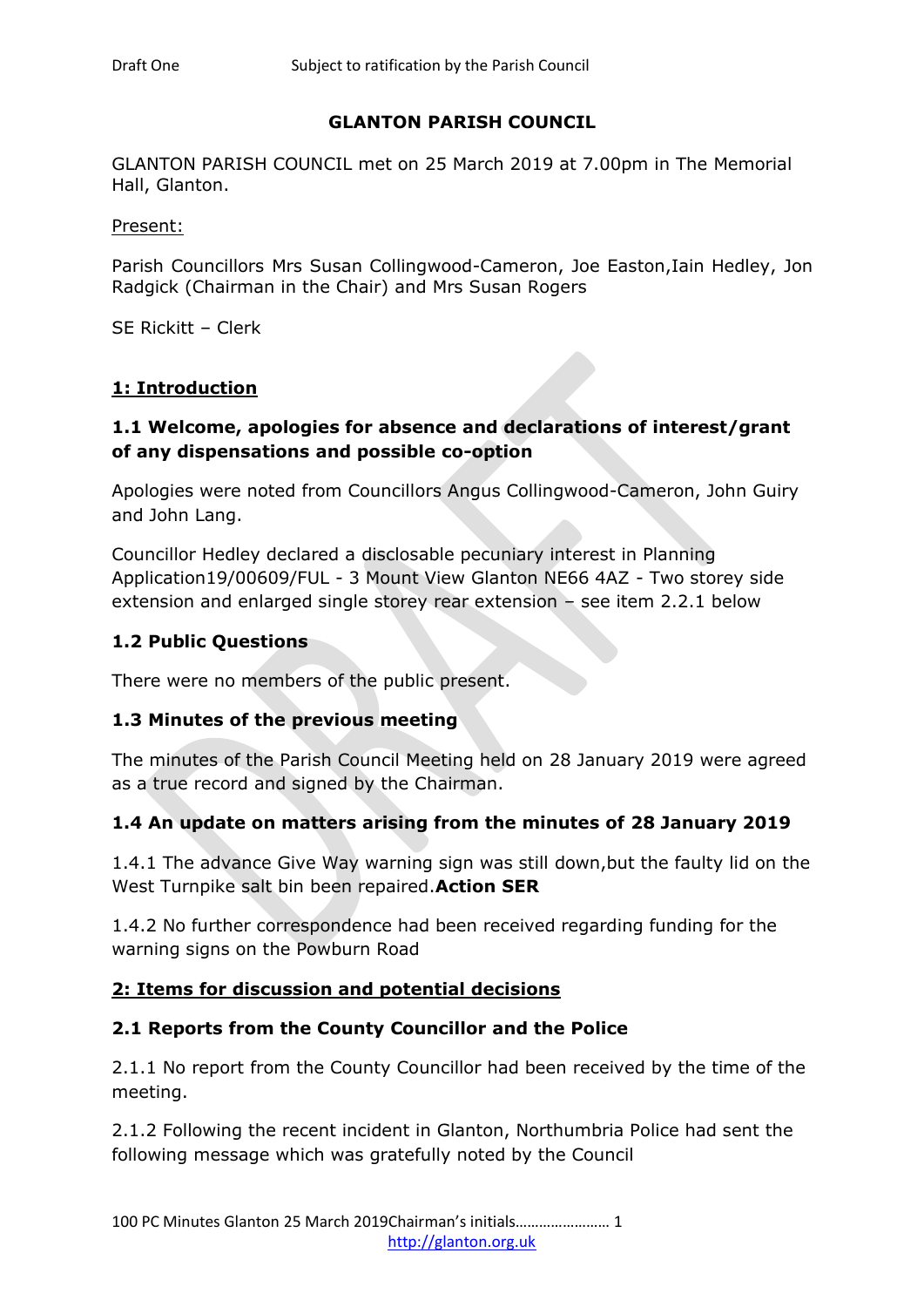Following the recent incident at South View Glanton I would like to pass on our appreciation for all the help and assistance we received from the residents of Glanton. I would like our thanks to be passed onto all parish councillors and residents. Following this incident, a male was charged with offences and appeared in court. The case continues.

I appreciate that this incident caused a huge amount of inconvenience for residents who had to leave their homes overnight and that the cordons which were in place prevented the free movement of residents for a period of time. I am aware that the increase in vehicles/officers/noise and overnight activity added to the inconvenience for residents.

I would like to thank all those residents who made us all feel welcome. We were approached by numerous residents offering refreshments and use of their bathroom facilities.

The Queens Head public house also offered bathroom facilities and drinks to all attending staff. I know from speaking to officers who normally work elsewhere in the Northumbria Police area and members of other agencies they all remarked on how welcoming the residents were last week.

Thank you

# **2.2 Planning**

2.2.1 19/00609/FUL - 3 Mount View Glanton NE66 4AZ - Two storey side extension and enlarged single storey rear extension– There was no discussion on this application as the Council were informed that it has been withdrawn.

2.2.2 The Council confirmed it had no objection to 19/00197/FUL - Land West of Heather Cottage Front Street Glanton - Construction of two new dwellinghouses and one double garage – where comments were required before the date of this meeting.

2.2.3 The Council confirmed the actions of the clerk, following consultation with Councillors, in submitting a note of support for the Northumberland & Newcastle Society's objections to the wind-farm policies in the draft Local Plan.

2.2.4 There was no further information to report on the play area on the site of St Peter's Church

## **2.3 A Fingerpost Sign**

Councillor Mrs Susan Rogers reported that the replacement sign is to be erected in the near future.

#### **2.4 Land to the rear of Mount View, Glanton**

2.4.1 The County Council had asked if the Parish Council was interested in leasing the vacant land to the rear of Mount View. The site is shown on a plan attached to the minutes.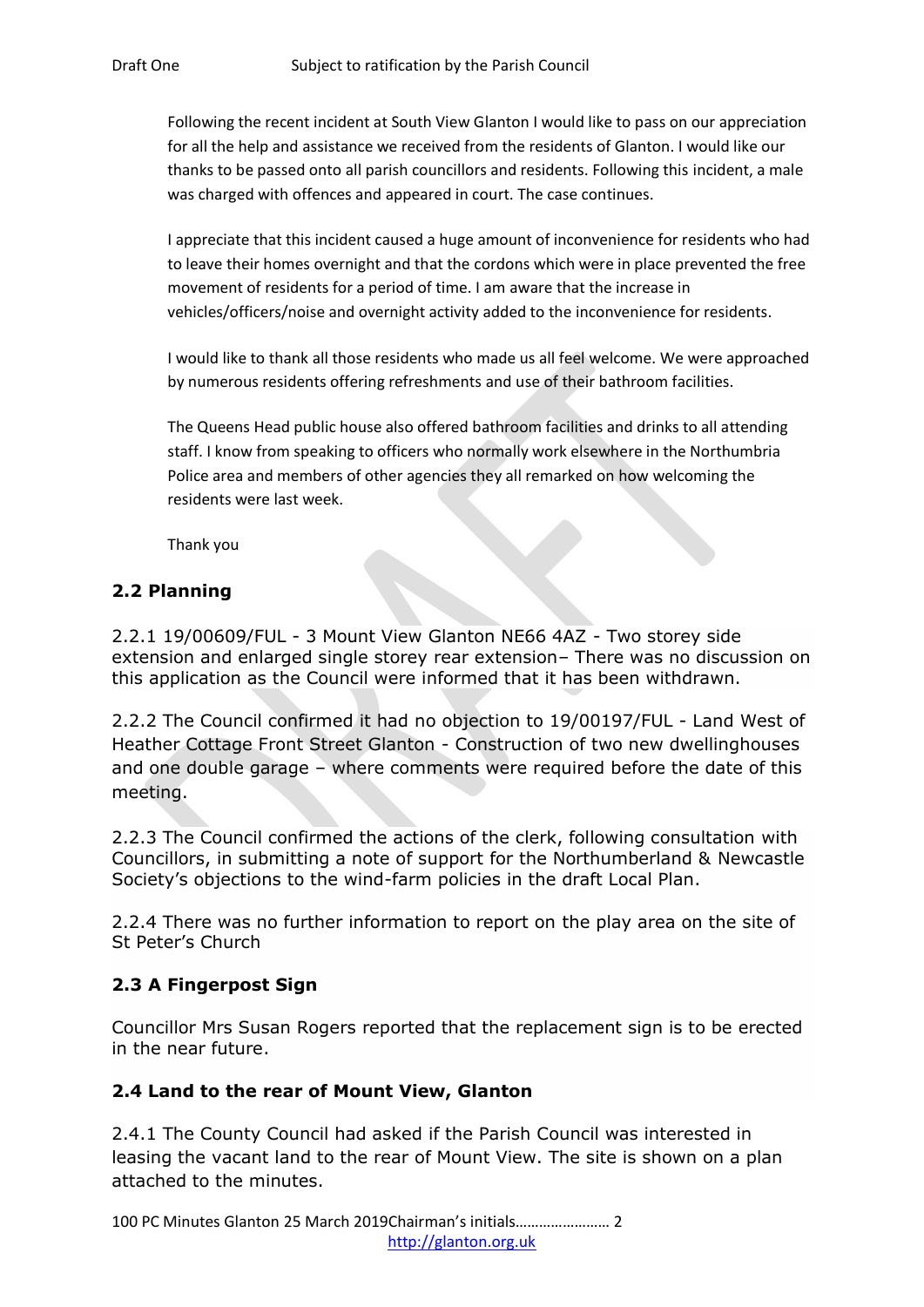2.4.2 The Council noted that the site only has footpath access and has been used for dumping waste leading to its current poor condition It is shaded and gets little light making potential use as allotments difficult.

2.4.3 Following debate, the Council agreed to thank the County Council for offering the land to the Parish Council but to decline the offer of a lease. **Action SER**

### **2.5 The Powburn Road Junction**

2.5.1 All Councillors had received an email from a parishioner following damage to a resident's car caused by a vehicle failing to negotiate the bend in a safe manner.

2.5.2 The Council is aware of continuing concerns about the inappropriate speed of traffic but considered that altering the priority might cause more problems.

2.5.3 The Council therefore agreed to ask the Highways Dept. to consider what additional safety measures might be introduced to alleviate residents' concerns. **Action SER**

#### **3: Items for Information**

#### **3.1 Forthcoming Village activities**

Nothing was reported to the meeting.

## **3.2 Details of any meetings attended by Councillors or the clerk**

3.2.1 The Chairman and Councillor Hedley had attended the recent cluster meeting. Councillor Sanderson, the County Council's Cabinet Member responsible for highways, had given a presentation on the increased spending on rural roads, welcomed by those present. There was no substantive new information on Rothbury Hospital.

3.2.2 Councillor Hedley and the clerk also reported on the recent NALC County Committee where a report had been received on a presentation by the new Director of Planning. NALC envisaged sending a note to Member Councils later in the week.

#### **3.3 Correspondence received**

The clerk is circulating anything of apparent importance by email.